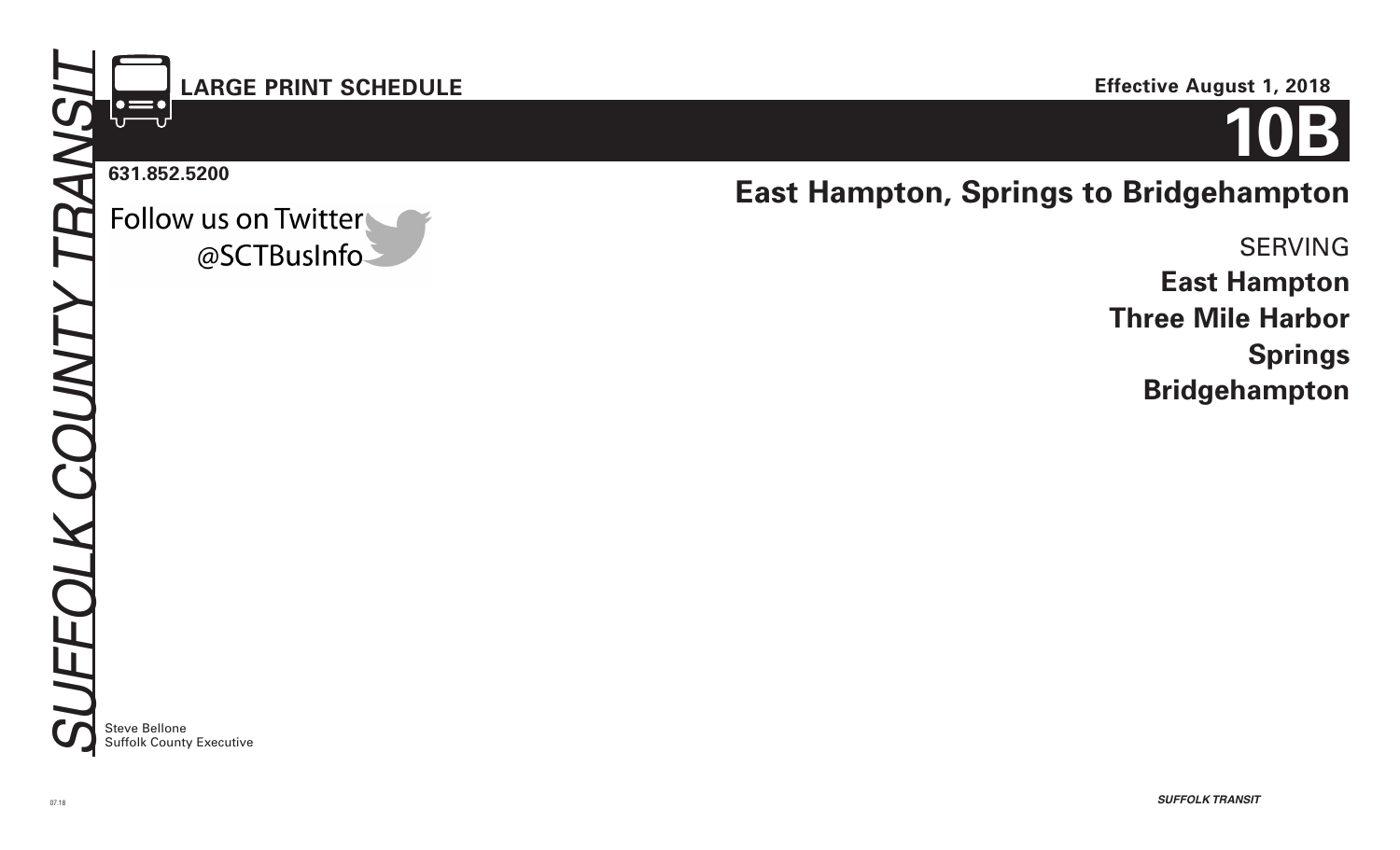# **Suffolk County Transit Fares**

| Student fare \$1.25                                                             |  |
|---------------------------------------------------------------------------------|--|
| Between 14 to 22 years old.                                                     |  |
| High School/College ID required.                                                |  |
| Children under 5 years old  FREE<br>Limit 3 children when accompanied by adult. |  |
| <b>Senior, Person with Disabilities and</b>                                     |  |
| Medicare Card Holders 75 cents                                                  |  |
| Personal Care Attendant FREE                                                    |  |
| When traveling to assist passenger with disabilities.                           |  |
|                                                                                 |  |
| • Available on request when paying fare                                         |  |
| • Good for two (2) connecting buses                                             |  |
| • Valid for two (2) hours from time received                                    |  |
| • Not valid for return trip                                                     |  |
| • Special restrictions may apply, see transfer.                                 |  |

# **Suffolk County Transit Service: Observed Holidays**

No service New Year's Day, Memorial Day, Independence Day, Labor Day, Thanksgiving Day or Christmas Day.

### **Reduced Fare Program for Seniors, Persons with Disabilities and Medicare Card Holders**

Persons with valid, municipally issued cards identifying them as at least 60 years old or mentally or physically handicapped may ride for the reduced, one-way fare. A valid Medicare Card is also accepted as ID. Persons must display their ID card to the driver when paying the fare to ride at the reduced rate.

# **For ID information:**

| <b>Seniors ID</b>           | 631.853.8200 |
|-----------------------------|--------------|
| <b>Handicapped ID</b>       | 631.853.8333 |
| <b>Hearing Impaired TTY</b> | 631.853.5658 |

# **Passengers Please**

- Have exact fare ready; driver cannot handle money.
- Passengers must deposit their own fare.
- Arrive earlier than scheduled departure time.
- Tell driver your destination.
- SCT drivers are required to announce major bus stop locations.
- Smoking, drinking, eating and playing of radios is prohibited.

### **Bike Racks**

Available on Suffolk County Transit (SCT) bus routes.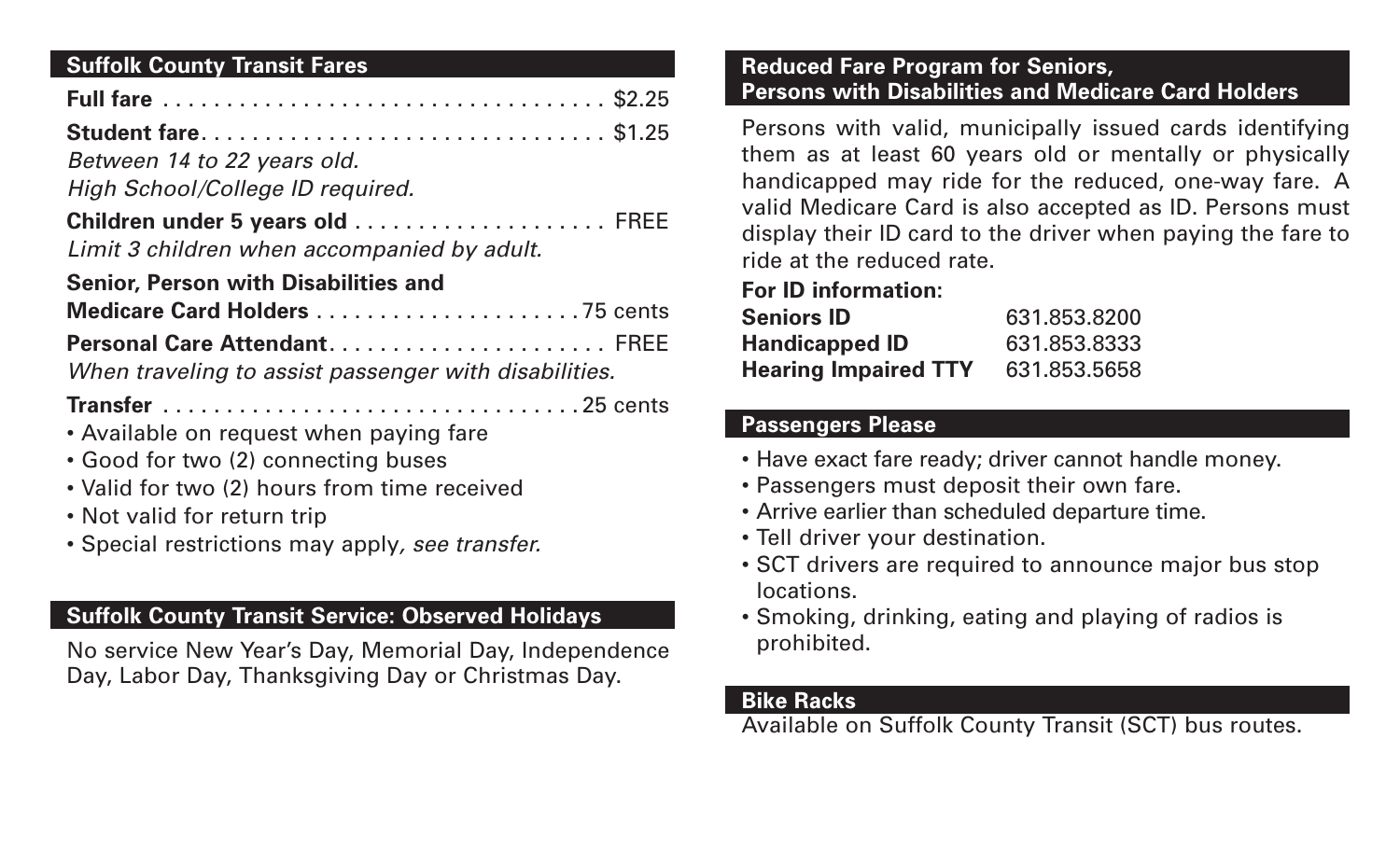#### **Persons with Disabilities**

Upon request, drivers will assist wheelchair passengers while boarding and leaving lift/ramp and with use of securement device. Use of wheelchair lifts/ramps also available to passengers using walkers, canes, braces or who are otherwise mobility-impaired. Person traveling with respirator or portable oxygen supply are permitted to ride SCT buses. Service animals to accompany disabled passengers are also permitted.

### **SCAT Paratransit Services**

Paratransit Bus Service is available to ADA eligible passengers. To register or for more information, call Office for People with Disabilities at 631.853.8333.

### **Additional Transit Services**

| HART, Huntington Area Rapid Transit 631.427.8287 |  |
|--------------------------------------------------|--|
| NICE, Nassau Inter-County Express 516.228.4000   |  |
| MTA Long Island Rail Road 718.217.5477           |  |
| 511NY Rideshare 511 and say "Rideshare"          |  |

## **Suffolk County Transit Information**

Questions • Suggestions • Complaints **Suffolk County Transit Information Service 631.852.5200**

Monday – Friday from 8:00am to 4:30pm

### **10B Connecting Service**

| <b>Location of Connecting Bus</b> |
|-----------------------------------|
| <b>Bridgehampton</b>              |
| <b>East Hampton Railroad</b>      |
| <b>East Hampton Village</b>       |
| <b>East Hampton Railroad</b>      |
|                                   |

## **Long Island Rail Road Connections**

East Hampton – Montauk Branch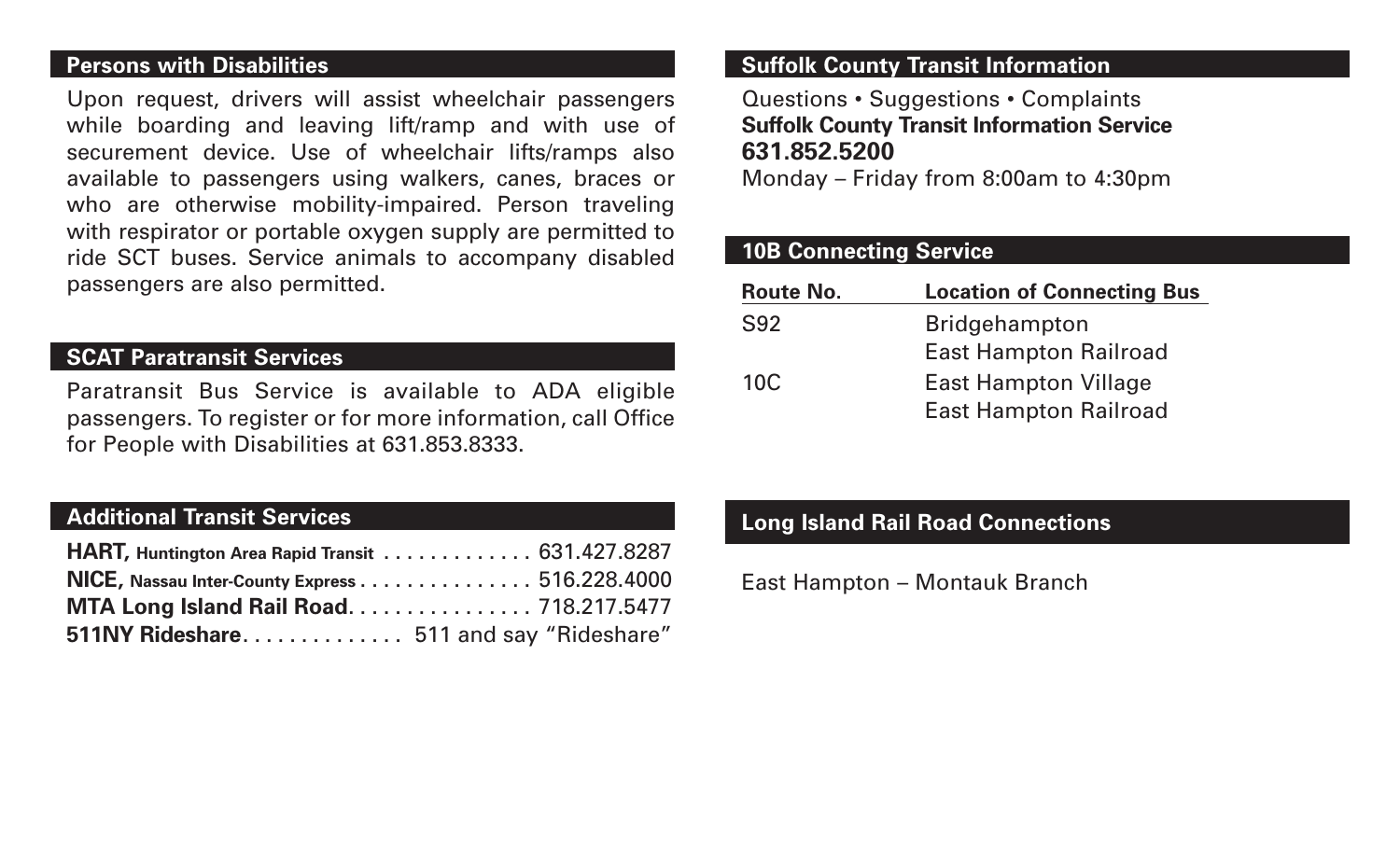| <b>10B Service</b><br><b>East Hampton, Springs to Bridgehampton</b> |                                            |                                                                |                                                                    |                                                    |                                                                    |                                                                       |                                                   |                                                  |                                                                               |                                  |                                                  |
|---------------------------------------------------------------------|--------------------------------------------|----------------------------------------------------------------|--------------------------------------------------------------------|----------------------------------------------------|--------------------------------------------------------------------|-----------------------------------------------------------------------|---------------------------------------------------|--------------------------------------------------|-------------------------------------------------------------------------------|----------------------------------|--------------------------------------------------|
| <b>East</b><br><b>Hampton</b><br><b>Railroad</b>                    | East<br><b>Hampton</b><br>Pantigo<br>Place | <b>East</b><br><b>Hampton</b><br>Oak View Hwy.<br>Winstead St. | <b>Springs</b><br><b>Three Mile</b><br>Harbor Rd.<br>Gardiners La. | <b>Springs</b><br>Hog Creek Rd.<br>Kings Point Rd. | <b>Springs</b><br><b>Springs</b><br>Fireplace Rd.<br>Gardiner Ave. | <b>East Hampton</b><br><b>Springs</b><br>Fireplace Rd.<br>Jackson St. | <b>East</b><br><b>Hampton</b><br>Pantigo<br>Place | <b>East</b><br><b>Hampton</b><br><b>Railroad</b> | <b>Bridgehampton Bridgehampton</b><br>Bridgehampton<br><b>Commons</b><br>East | Bridgehampton<br>Commons<br>West | <b>East</b><br><b>Hampton</b><br><b>Railroad</b> |
| 6:50                                                                |                                            | 6:58                                                           | 7:06                                                               | 7:12                                               | 7:18                                                               | 7:31                                                                  | 7:39                                              | 7:51                                             | 8:13                                                                          | 8:18                             | 8:40                                             |
| 8:00                                                                | 8:10                                       | 8:17                                                           | 8:24                                                               | 8:29                                               | 8:35                                                               | 8:48                                                                  | 8:56                                              | 9:06                                             | 9:29                                                                          | 9:34                             | 9:55                                             |
| 9:00                                                                | 9:10                                       | 9:17                                                           | 9:23                                                               | 9:28                                               | 9:33                                                               | 9:45                                                                  | 9:53                                              | 10:03                                            | 10:33                                                                         | 10:38                            | 11:04                                            |
| 10:05                                                               | 10:15                                      | 10:23                                                          | 10:30                                                              | 10:35                                              | 10:40                                                              | 10:52                                                                 | 11:00                                             | 11:08                                            | 11:35                                                                         | 11:40                            | 12:17                                            |
| 11:15                                                               | 11:25                                      | 11:32                                                          | 11:39                                                              | 11:43                                              | 11:48                                                              | 11:59                                                                 | 12:07                                             | 12:17                                            | 12:43                                                                         | 12:48                            | 1:10                                             |
| 1:20                                                                | 1:30                                       | 1:38                                                           | 1:46                                                               | 1:50                                               | 1:55                                                               | 2:07                                                                  | 2:15                                              | 2:24                                             | 2:48                                                                          | 2:53                             | 3:17                                             |
| 3:30                                                                | 3:40                                       | 3:48                                                           | 3:55                                                               | 4:00                                               | 4:05                                                               | 4:17                                                                  | 4:25                                              | 4:35                                             | 5:03                                                                          | 5:08                             | 5:36                                             |
| 5:45                                                                | 5:55                                       | 6:02                                                           | 6:09                                                               | 6:14                                               | 6:19                                                               | 6:31                                                                  | 6:39                                              | 6:49                                             | 7:17                                                                          | 7:22                             |                                                  |
|                                                                     |                                            |                                                                |                                                                    |                                                    |                                                                    |                                                                       |                                                   |                                                  |                                                                               |                                  |                                                  |

### **10B service available Monday thru Saturday only. AM – Lightface PM – Boldface**

Schedules subject to change without notice.

Suffolk County cannot assume responsibility for inconvenience, expense or damage resulting from timetable errors, delayed buses or failure to make connections. Where to board: For your safety, please wait for the bus at a designated bus stop.